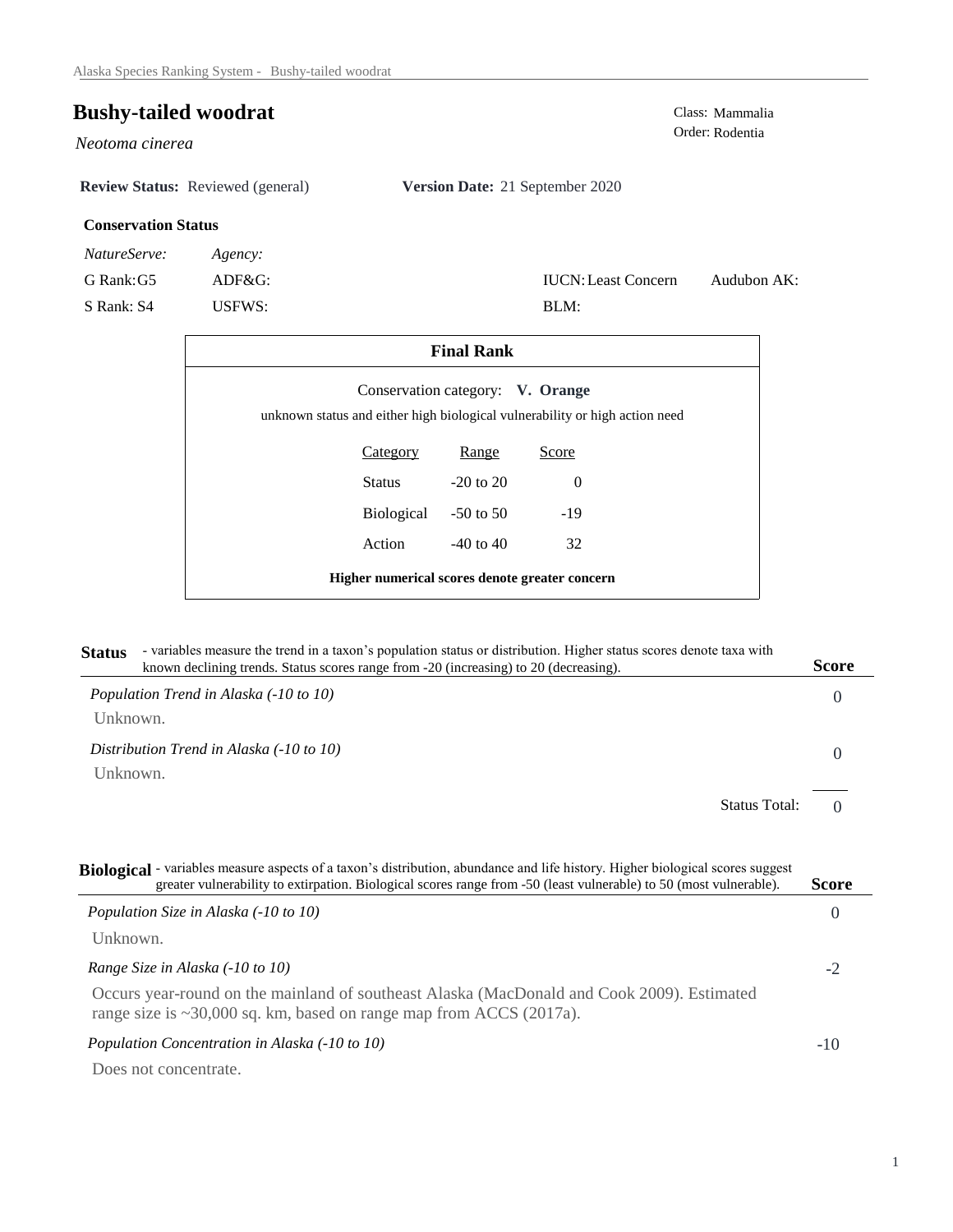## *Reproductive Potential in Alaska*

| Age of First Reproduction (-5 to 5)                                                                                                                                                                                                                                                                                                      | $-5$           |
|------------------------------------------------------------------------------------------------------------------------------------------------------------------------------------------------------------------------------------------------------------------------------------------------------------------------------------------|----------------|
| No data for Alaska. Elsewhere in North American, females can breed as yearlings (Hickling 1987;<br>Moses and Millar 1994; Smith 1997).                                                                                                                                                                                                   |                |
| Number of Young (-5 to 5)                                                                                                                                                                                                                                                                                                                | $\overline{2}$ |
| Unknown for Alaska. Elsewhere in its North American range, females produce one to two litters<br>per year (Smith 1997). Litter sizes can range from 1 to 5 with a mean of 1 to 3 young (Hickling<br>1987; Moses and Millar 1994; Smith 1997). Because this range spans two categories, we rank this<br>question as $0.5 * B + 0.5 * C$ . |                |
| Ecological Specialization in Alaska                                                                                                                                                                                                                                                                                                      |                |
| Dietary $(-5 \text{ to } 5)$                                                                                                                                                                                                                                                                                                             | $-5$           |
| Appears to have a flexible diet (Smith 1997). Consumes leaves, fruit, seeds, and bark in proportion<br>to their availability (Smith 1997; Morton and Pereyra 2008).                                                                                                                                                                      |                |
| Habitat $(-5 \text{ to } 5)$                                                                                                                                                                                                                                                                                                             | $\mathbf{1}$   |
| Occurs in rocky habitats including boulder outcrops, caves, and crevices on cliffs and talus slopes.<br>Sometimes found in abandoned buildings and mine shafts (Smith 1997; Morton and Pereyra 2008;<br>MacDonald and Cook 2009).                                                                                                        |                |
| <b>Biological Total:</b>                                                                                                                                                                                                                                                                                                                 | $-19$          |
| Action - variables measure current state of knowledge or extent of conservation efforts directed toward a given taxon.<br>Higher action scores denote greater information needs due of lack of knowledge or conservation action. Action<br>scores range from -40 (lower needs) to 40 (greater needs).                                    | <b>Score</b>   |
| Management Plans and Regulations in Alaska (-10 to 10)                                                                                                                                                                                                                                                                                   | 10             |
| Considered unclassified game in Alaska with no closed season or bag limits (ADFG 2018c).                                                                                                                                                                                                                                                 |                |
| Knowledge of Distribution and Habitat in Alaska (-10 to 10)                                                                                                                                                                                                                                                                              | 10             |
| Distribution and habitat associations are poorly known. Only a handful of records exist for this<br>species in the state (Shaw 1962; MacDonald and Cook 2009).                                                                                                                                                                           |                |
| Knowledge of Population Trends in Alaska (-10 to 10)                                                                                                                                                                                                                                                                                     | 10             |
| Not currently monitored.                                                                                                                                                                                                                                                                                                                 |                |
| Knowledge of Factors Limiting Populations in Alaska (-10 to 10)                                                                                                                                                                                                                                                                          | 2              |
| Experimental studies in southern Alberta, Canada have revealed the importance of sexual<br>competition and food limitation (Hickling 1987; Moses 1992). In this study system, sexual                                                                                                                                                     |                |

competition between non-kin females negatively impacted number of offspring, post-weaning growth rate, and annual survival of offspring and mothers (Moses 1992). Meanwhile, food addition experiments led to more litters per season, greater litter size at weaning, higher growth rates, and higher overwintering body weight (Hickling 1987). It is unknown whether these findings can be extrapolated to populations in Alaska. Other potentially limiting factors include: availability of rock crevices for denning sites, extreme heat, ectoparasites, and disease (Smith 1997).

> 32 Action Total:

**Supplemental Information** - variables do not receive numerical scores. Instead, they are used to sort taxa to answer specific biological or management questions.

**Harvest:** Not substantial